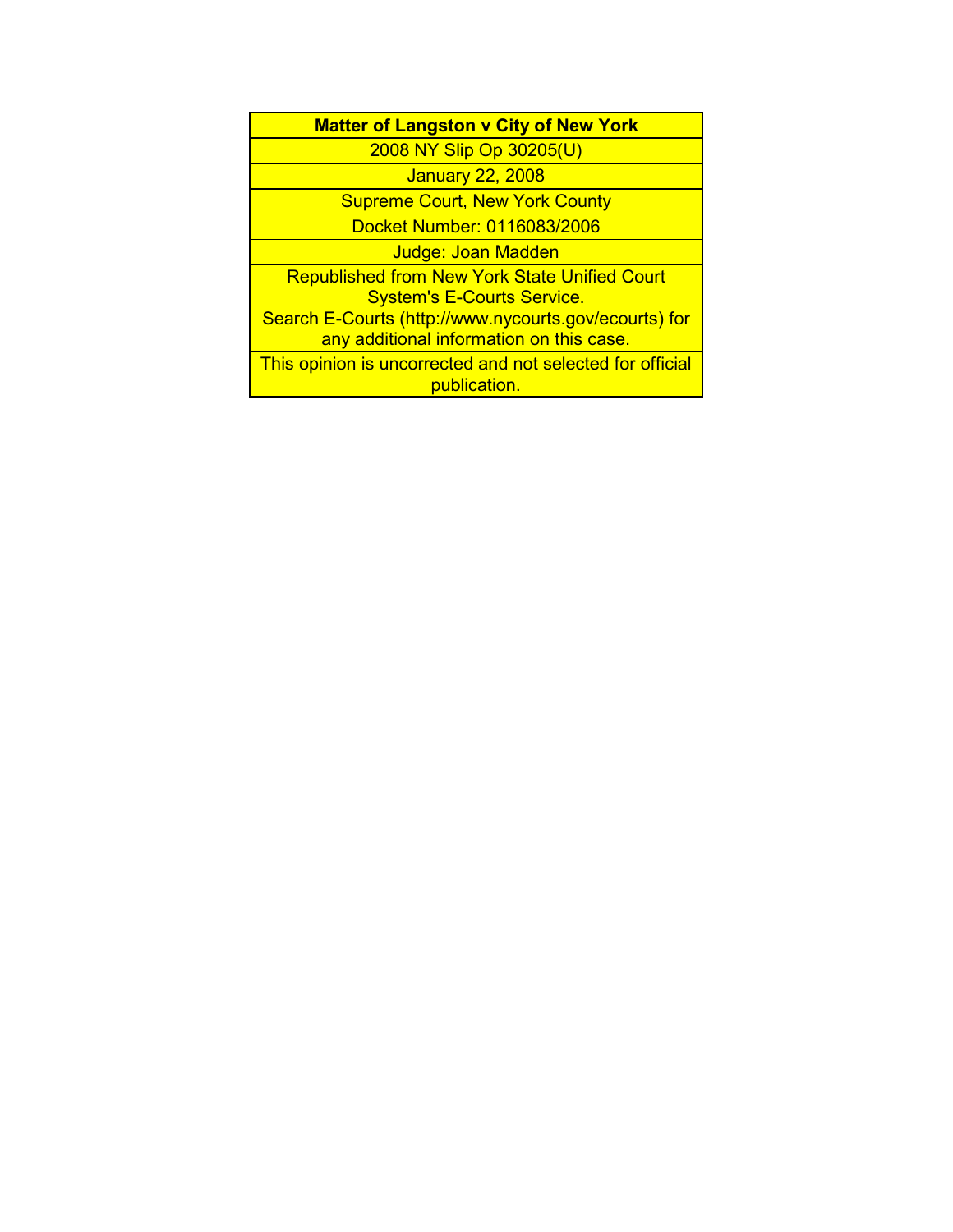# SUPREME COURT OF THE STATE OF NEW YORK - NEW YORK COUNTY

| PRESENT: HOW JOAN A. Midder                                                                                                                | <br><b>PART</b>                                                                                                                                                                                                                                                                                                                                                                                           |
|--------------------------------------------------------------------------------------------------------------------------------------------|-----------------------------------------------------------------------------------------------------------------------------------------------------------------------------------------------------------------------------------------------------------------------------------------------------------------------------------------------------------------------------------------------------------|
| Index Number: 116083/2006                                                                                                                  |                                                                                                                                                                                                                                                                                                                                                                                                           |
| LANGSTON, BRUCE                                                                                                                            | INDEX NO.                                                                                                                                                                                                                                                                                                                                                                                                 |
| VS.<br>CITY OF NEW YORK                                                                                                                    | MOTION DATE                                                                                                                                                                                                                                                                                                                                                                                               |
| Sequence Number: 001                                                                                                                       | MOTION SEQ. NO. $\begin{array}{ c c c c c }\n\hline\n\text{MOTION} & \text{SEQ. NO.} & \text{SUS} & \text{SUS} & \text{SUS} & \text{SUS} & \text{SUS} & \text{SUS} & \text{SUS} & \text{SUS} & \text{SUS} & \text{SUS} & \text{SUS} & \text{SUS} & \text{SUS} & \text{SUS} & \text{SUS} & \text{SUS} & \text{SUS} & \text{SUS} & \text{SUS} & \text{SUS} & \text{SUS} & \text{SUS} & \text{SUS} & \text{$ |
| <b>ARTICLE 78</b>                                                                                                                          | MOTION CAL. NO. $\frac{1}{2}$                                                                                                                                                                                                                                                                                                                                                                             |
| The following papers, numbered 1 to _____ were read on this motion to/for $\partial f$ $\partial f$ $\partial f$ $\partial f$ $\partial f$ |                                                                                                                                                                                                                                                                                                                                                                                                           |
| Notice of Motion/ Order to Show Cause - Affidavits - Exhibits                                                                              | PAPERS NUMBERED                                                                                                                                                                                                                                                                                                                                                                                           |
|                                                                                                                                            |                                                                                                                                                                                                                                                                                                                                                                                                           |
|                                                                                                                                            |                                                                                                                                                                                                                                                                                                                                                                                                           |
| Cross-Motion: I Yes $M \bowtie N$                                                                                                          |                                                                                                                                                                                                                                                                                                                                                                                                           |
| Upon the foregoing papers, it is ordered that this motion is decided in allocationed outer.                                                | $\frac{1}{\sqrt{3}}$<br>JAN 25 2008<br>MUNTY CLERKS OFFICE                                                                                                                                                                                                                                                                                                                                                |
| Jeruny 20, 200<br>Dated:<br>FINAL DISPOSITION<br>Check one:                                                                                | J.S.C.<br><b>NON-FINAL DISPOSITION</b>                                                                                                                                                                                                                                                                                                                                                                    |

 $\Box$  DO NOT POST  $\Box$  DECEDENCE

Check if annropriate:

SCANNED ON 125/2008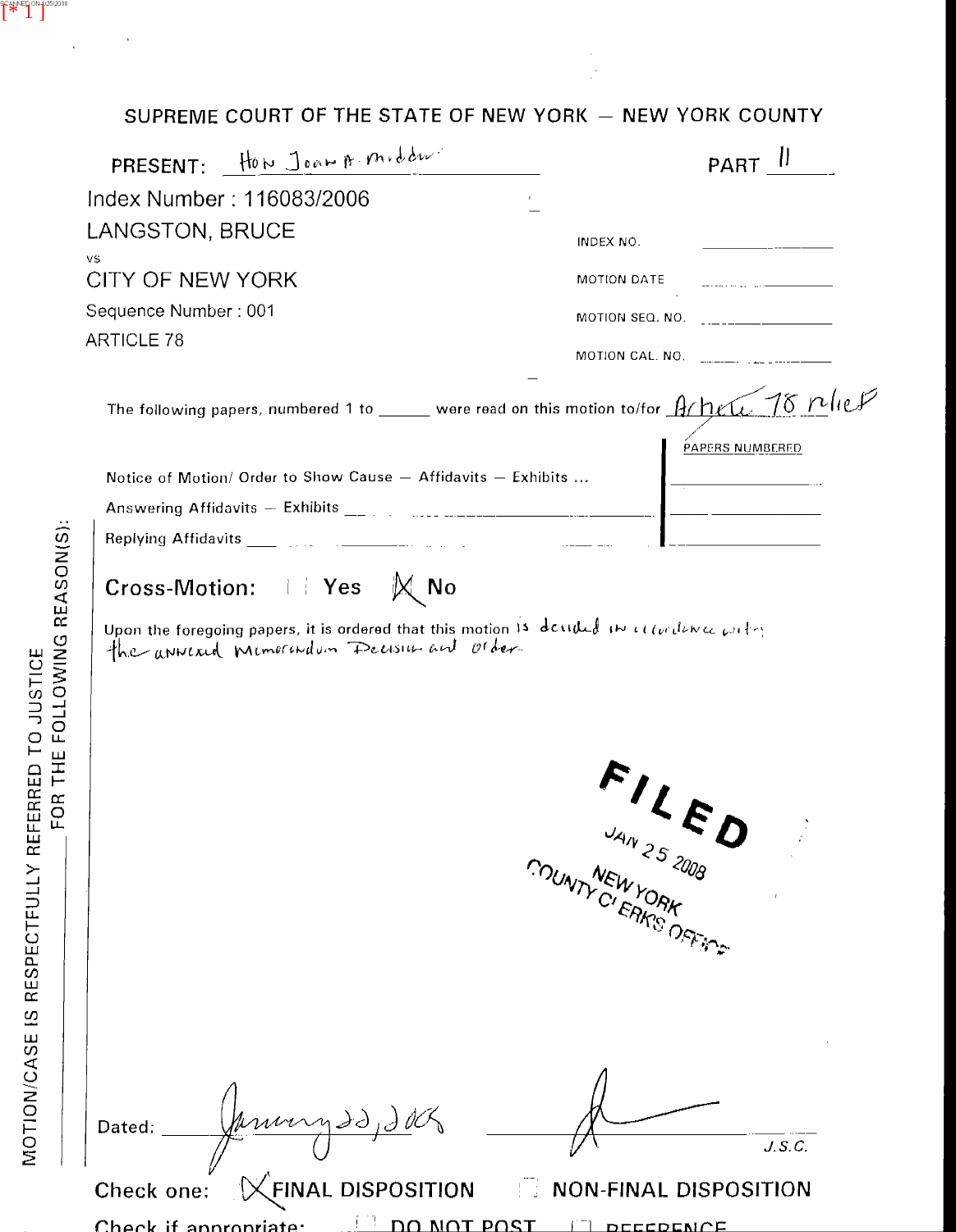## SUPREME COURT OF THE STATE OF NEW YORK COUNTY OF NEW YORK: LA.S. PART 11

In the Matter of the Application of

BRUCE LANGSTON,

Petitioner.

For an Order and Judgment Pursuant to Article 78 of the Civil Practice Law and Rules.

-against-

THE CITY OF NEW YORK (Michael R. Bloomberg, Mayor) and NEW YORK CITY POLICE DEPARTMENT (Raymond W. Kelly, Commissioner),

Index No.:116083/06

**FILED** 

Respondents, 

MADDEN, J.:

This is an Article 78 proceeding commenced by the petitioner, Bruce Langston, seeking to reverse a determination by the New York City Police Department (NYPD) that denied Langston's application for a special patrolman's license which would enable him to assume a permanent position with the Department of Parks and Recreation (DPR) as an urban park ranger. Langston seeks an order annulling the NYPD's decision and requiring the NYPD's License Division (the License Division) to issue him the license. Langston also seeks an order declaring that the respondents failed to perform a duty required by law by not considering a Certificate of Relief from Disabilities he was granted in connection with criminal conduct and discriminated against him by denying his application. In the alternative, Langston asks that the matter be remanded back to the License Division for a hearing to consider evidence as to his character and fitness for the position.

Respondents, the City of New York (the City) and the NYPD, oppose Langston's petition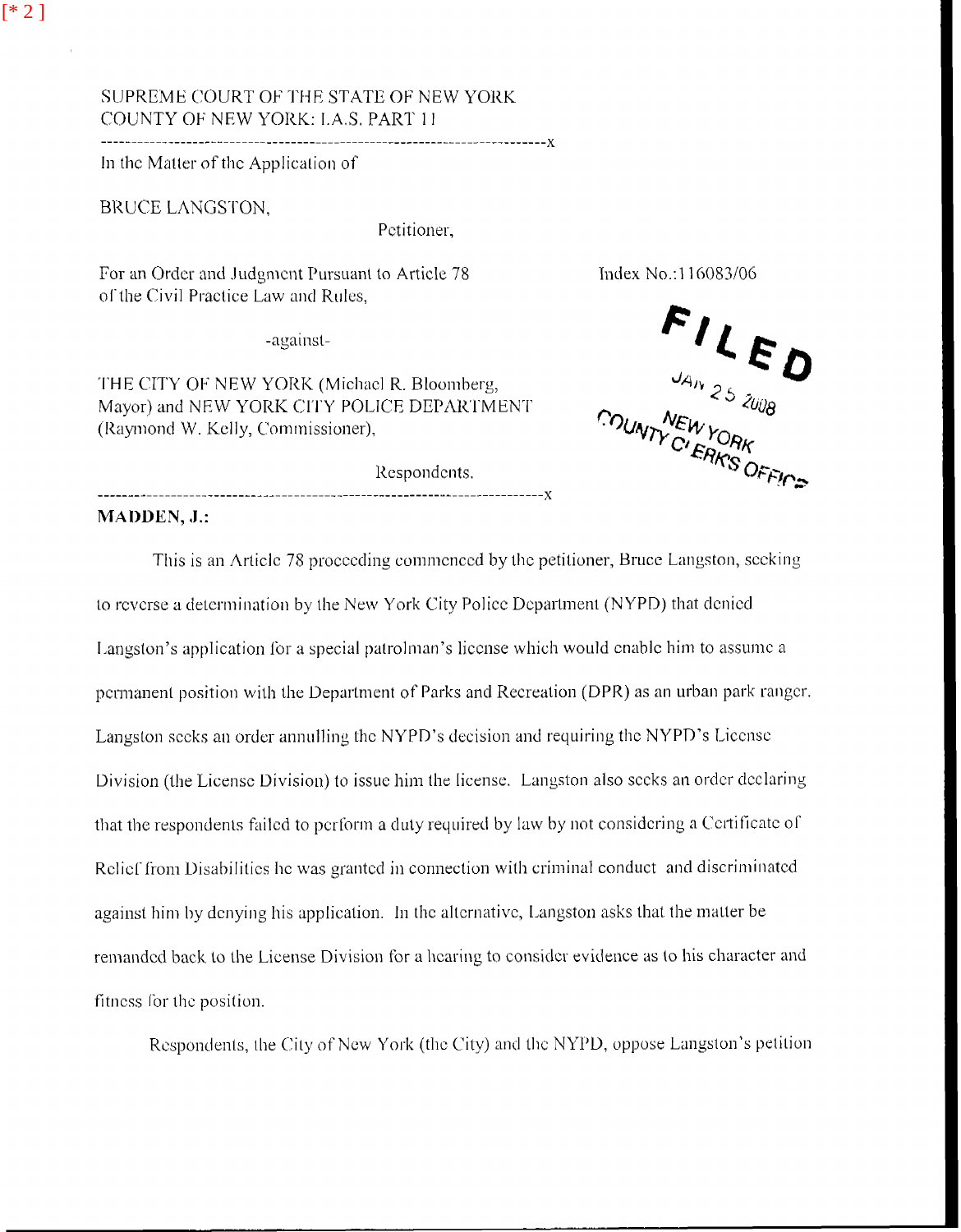$[ * 3 ]$ 

and contend that the determination to deny the application was reasonable and rational as Langston's character was called into question after he failed to report his full arrest history to the License Division and as he was convicted of violating Penal Law 265.02 (4), criminal possession of a weapon in the third degree.

### **FACTUAL ALLEGATIONS**

On August 29, 2005, Langston began training for a permanent position in the DPR's Parks Enforcement Patrol and in June of 2006, he received a certificate stating that he had completed the required training to become an urban park ranger. In order to receive permanent appointment as an urban park ranger, provisional appointees must qualify for deputization as special patrolman by the NYPD.<sup>1</sup>

On March 22, 2006, Langston submitted a special patrolman application to the License Division. A box at the top of the application states, "FALSE STATEMENTS CONSTITUTE PERJURY AND WILL RESULT IN DISAPPROVAL OF THIS APPLICATION" (Verified answer, ex. A). Question 23 of the application asks applicants whether he/she have been previously "arrested, indicted or convicted for any crime or offense, in any jurisdiction, federal, state, or local" (Id.). Langston was also provided with an attachment for question 23 which states:

If you were ever arrested, indicted, or summonsed for any reason, you must answer YES to question  $\#$  23. Then submit a certificate of disposition, and a detailed notarized statement, describing the circumstances surrounding each arrest. YOU MUST DO SO EVEN IF THE CASE WAS DISMISSED AND **SEALED**, or the case nullified by law. The License Division has access to scaled records.

 $(Id, ex. B).$ 

 $<sup>1</sup>$  Langston argues that if the petition is dismissed, he faces termination from his</sup> provisional appointment as an urban park ranger.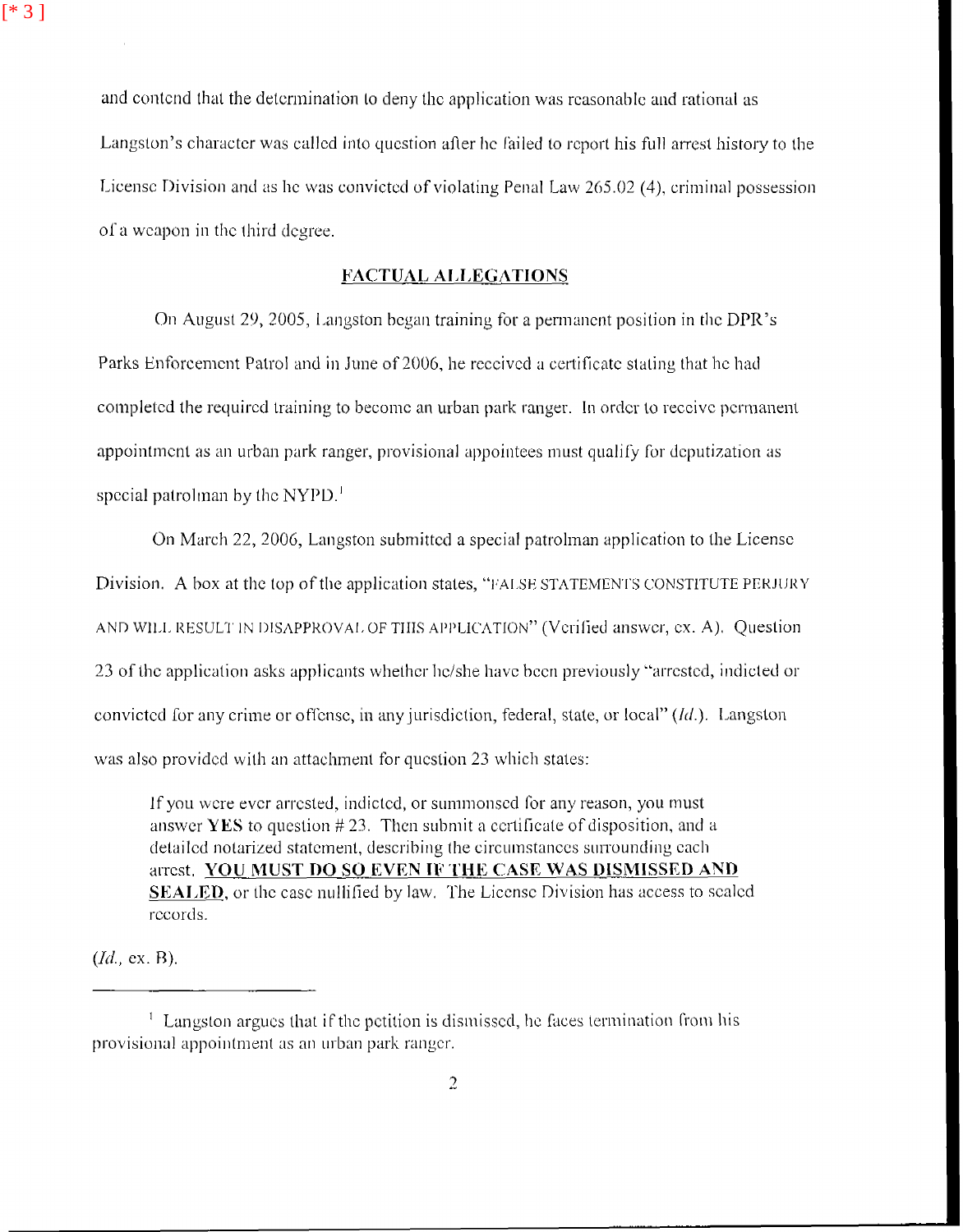$[ * 4 ]$ 

Langston disclosed that he had been arrested on September 19, 1990 for criminal possession of a weapon in the third degree, was sentenced on February 11, 1992 to five years probation.<sup>2</sup> On January 7, 1993, Langston probation was revoked and he was sentenced to one year and three months in jail. Langston submitted a Certificate of Relief from Disabilities for the conviction, which was issued on February 22, 2002. Although Langston signed an authorization for release of information including confidential and scaled records, he failed to submit a detailed notarized statement regarding the arrest.

On March 26, 2006, the License Division notified Langston that a criminal background check on Langston revealed in addition to the disclosed September 19, 1990 arrest, three other arrests on January 8, 1992, December 21, 1992, and October 18, 1997.

On or about April 20, 2006, Langston submitted certificates of disposition for the disclosed September 19, 1990 arrest and the non-disclosed arrests of December 21, 1992, and October 18, 1997, which indicated that the charges in connection with the two arrests were dismissed. **As** lor the January 8, 1932 arrcst, Langslon dlcgcd it was due to a wanant issued in connection with the September 19, 1990 arrest, and Langston submitted a form dated April 20, 2006 from the Clerk of the Criminal Court of King's County, which indicated that it was an "undockctcd arrest" and that "prosecution was declined" (Verified answer, ex. *G*).

The December 21, 1992 arrest charged Langston with violating Penal Law  $\S 265.03$ , criminal possession of a weapon in the second degree, criminal possession of a loaded firearm in

. . ...

<sup>&</sup>lt;sup>2</sup>Respondents submit the arrest report which indicates Langston's arrest was the result of a traffic stop. After Langston and the others exited the car as ordered by the arresting officer, the arresting officer noticed a bulge in Langston's clothing, and upon searching Langston, found that he was in possession of a gun.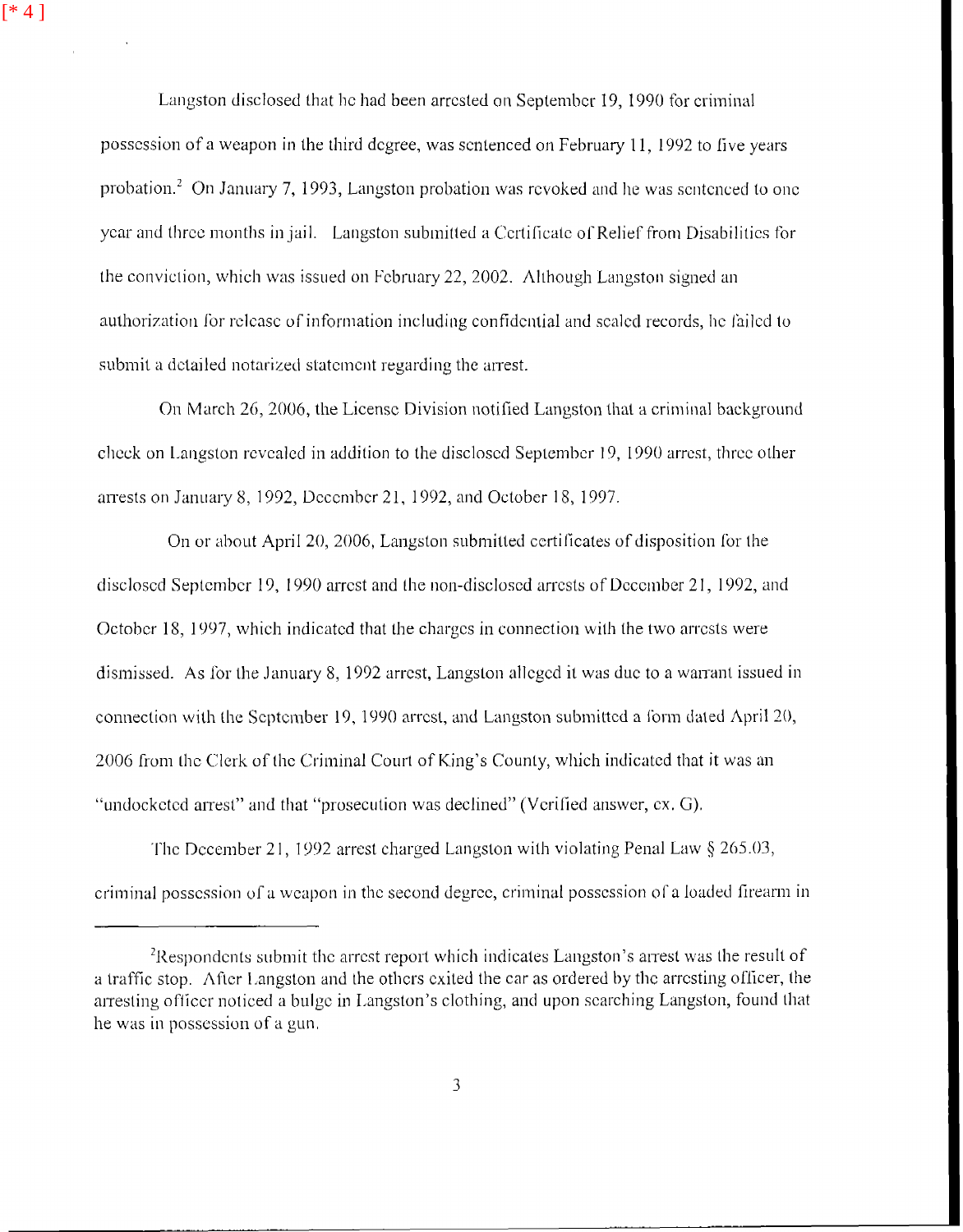the third degree,  $\S$  120.14, menacing in the second degree-weapon, and  $\S$  215.50(3), criminal contempt in the second degree. The charges were dismissed on January 7, 1993.

 $\overline{[}$  \* 5 ]

The October 18, 1997 arrest charged Langston for violating Penal Law § 120.00(1). assault with the intent to cause physical injury, a Class A misdemeanor, the matter was adjourned in contemplation of dismissal and was dismissed on June 8, 1998.

By Notice of Dismissal dated May 8, 2006, the License Division informed Langston that his application for the position of special patrolman was denied due to his arrests.

By letter dated May 26, 2006. Langston appealed the License Division's denial of his application. Langston submitted dispositions for his arrests as well as the Certificate of Relief from Disabilities for his September 19, 1990 arrest. In this letter, Langston claimed that any information which he failed to include on the application was unintentional. Langston further stated that he submitted everything he could remember, that he believed that "the background" check conducted by Parole [in 2002, before he was granted a Certificate of Relief from Disabilities] would have cove related everything," that "he went to the court system and asked for a complete list of all actions taken against me and all documents that he received he [will] submit," and that he never withheld information which would prevent his application from being approved (Verified petition, ex.11). Langston also indicated that he served in the military and went to college.

By letter dated June 23, 2006, the License Division notified Langston that his appeal was denied. The letter signed by Thomas M. Prasso, Esq., director of the License Division, states that his appeal was denied due to his "failure to disclose all prior arrests and conviction for criminal possession of a loaded firearm-3rd Degree (PL265.02(4), a class D felony) demonstrates a lack of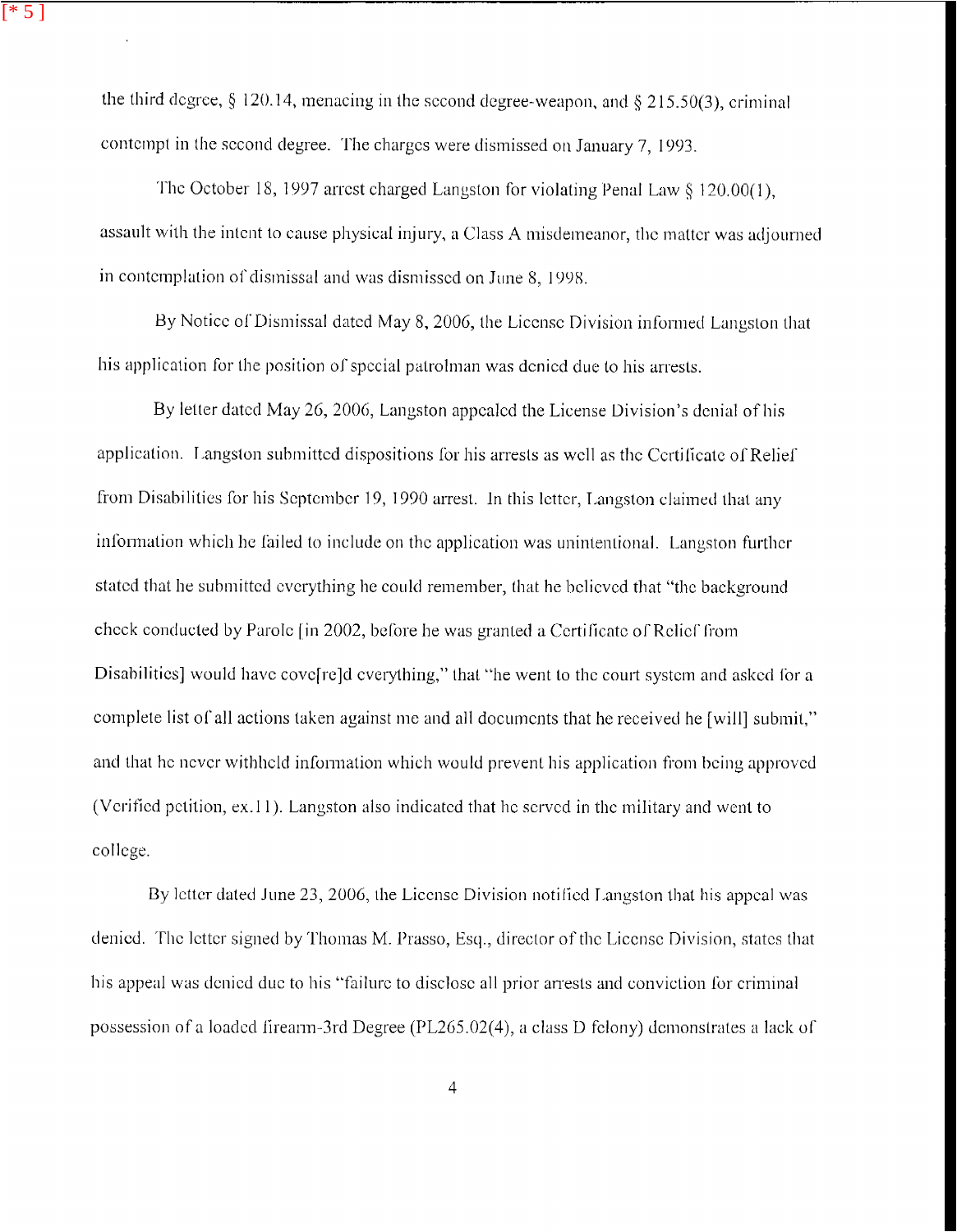$[ * 6 ]$ 

character and fitness to be a Special Patrolman" (Id., ex. 12).

By petition dated October 26, 2006, Langston seeks an order annulling the License Division's June 23, 2006 determination and requiring the License Division to issue him a special patrolman's license. Langston also seeks an order declaring that the respondents failed to perform a duty enjoined upon them by law and discriminated against him by denying his application. Langston requests that, in the alternative, the matter be remanded back to the agency for a hearing to consider evidence as to Langston's character and fitness.

#### **DISCUSSION**

CPLR 7803 (3) provides that one of the questions which can be raised in an article 78 proceeding is "whether a determination was made in violation of lawful procedure, was affected by an error of law or was arbitrary and capricious or an abuse of discretion, including abuse of discretion as to the measure or mode of penalty or discipline imposed." The Court of Appeals has explained that the arbitrary and capricious test "relates to whether a particular action should have been taken or is justified  $***$  and whether the administrative action is without foundation in fact. Arbitrary action is without sound basis in reason and is generally taken without regard to the facts (citations and quotations omitted)." Pell v Board of Educ., 34 NY2d 222, 231 (1974); see also Sewell v New York, 182 AD2d 469, 473 (1st Dept 1992).

The responsibilities and duties of an urban park ranger are set forth in exhibit 1 to the petition and are described as follows:

> Under supervision [an urban park ranger] patrols city parks and park facilities, performs crowd control functions; enforces compliance with City park rules and regulations and health and sanitary codes: issues summonses; makes arrests; provides safety services to the public; provides educational services through tours,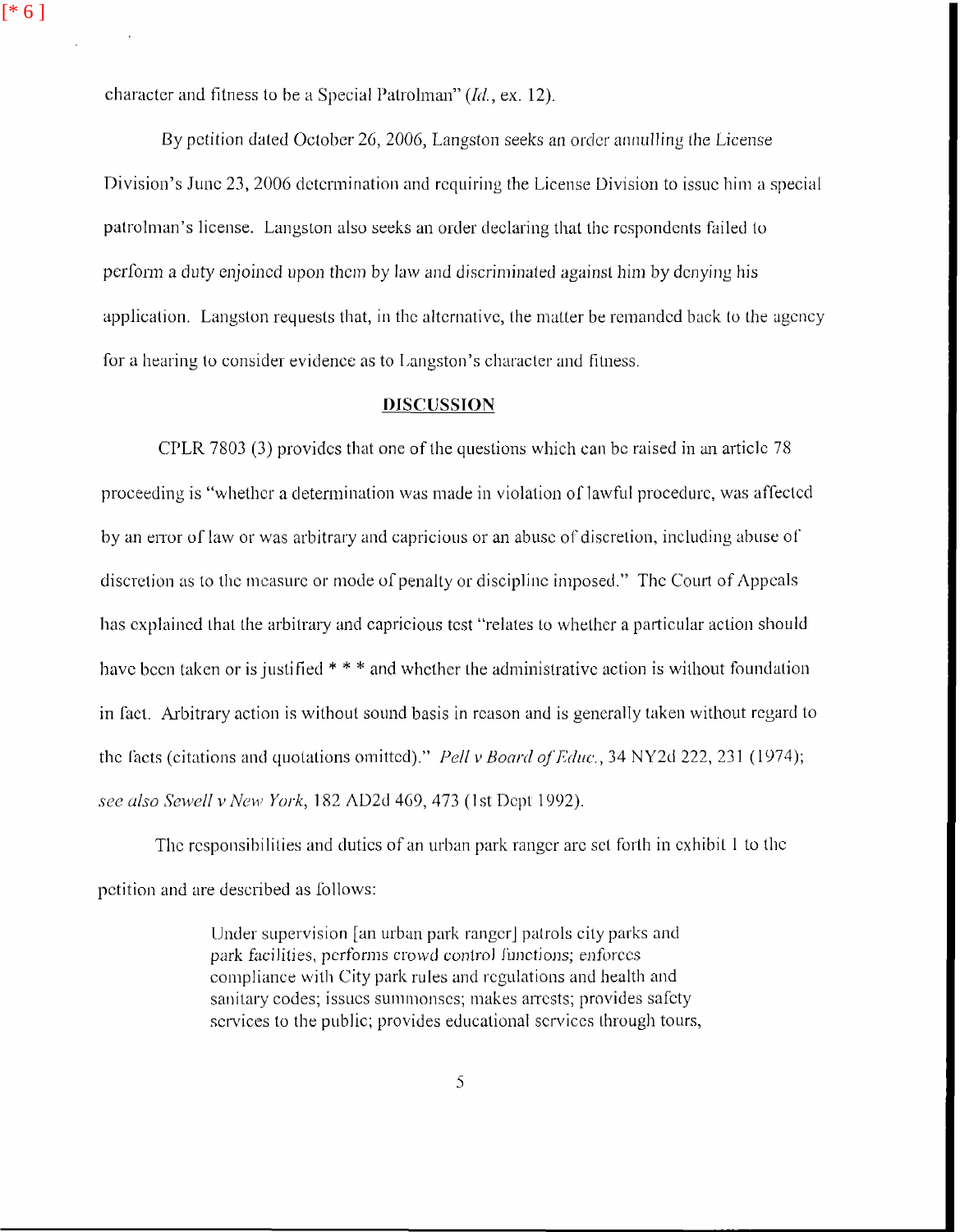lectures, field trips, and conferences; serves as staff assistant to immediate supervisor; serves as dispatcher and communications operator; performs related work.

It is noted while qualifications require a candidate to qualify for deputization as a Special Patrolman by the New York City Police Department, urban park rangers do not carry firearms and there is no requirement that they must be licensed to carry firearms.

The rules and regulations which govern the appointment of special patrolmen are included under Chapter 13 of Title 38 of the Rules of the City of New York. Section 13-01 of Title 38 gives the Police Commissioner authority to grant or deny applications submitted for special patrolman positions. Based on the reasons indicated in the June 23, 2006 letter, section  $13-01(e)(3)$  and (g) are relevant to the issues herein. Section 13-01 (e) discusses the necessity of "good character" and section 13-01(c)(3) discusses factors to be considered where a candidate has a felony conviction and has been granted a Certificate of Relief from Disabilities for past convictions.<sup>3</sup> Section 13-01(g) provides that a special patrolman applicant "may be disapproved

\* \* \*

 $3$ Section 13-01 provides:

c) To be cligible for appointment as a Special Patrolman, an applicant shall be of good character, as more specifically defined in these rules, cooperate in a background investigation by the License Division of the Police Department and possess the following qualifications:

<sup>(</sup>e)(3) No record of convictions for any felony or serious offense as enumerated in § 265.00(17) of the New York State Penal Law. If an applicant presents a Certificate of Relief from Disabilities for a conviction as aforesaid, consideration shall be given to the circumstances of the underlying arrest, the age of the applicant when arrested, the time clapsed since the occurrence of the act which led to the arrest and conviction, and the subsequent conduct of the applicant.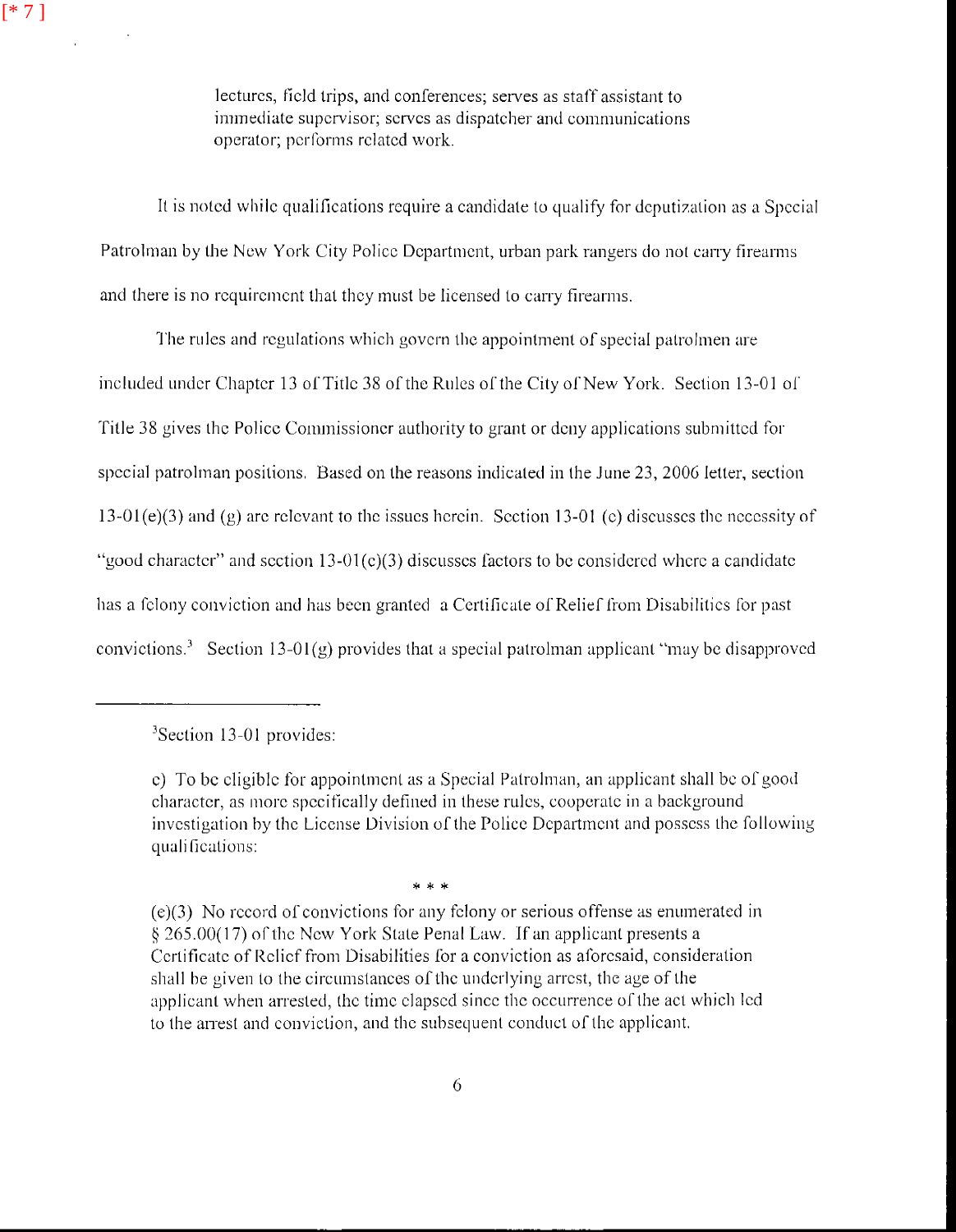if a false statement is made on the application." 38 RCNY 13-01(g).

Also relevant is section 752 of New York's Correction Law which prohibits a public agency from denying employment to a person convicted of one or more crimes by reason of the applicant having been convicted, or by reason of finding a lack of "good moral character" when based upon criminal convictions, unless there is a direct relationship between the crimes and the employment, or the employment would involve unreasonable risk to property or to the safety or welfare of specific individuals or the general public. When an agency or employer relies either on the direct relationship or the unreasonable risk exception, the respondents are required to consider certain enumerated factors set forth in section 753(1). Bonacorsa v. Lindt, 71 NY2d

605, 613 (1988).

These factors are:

(a) The public policy of this state, as expressed in this act, to encourage the licensure and employment of persons previously convicted of one or more criminal offenses.

(b) The specific duties and responsibilities necessarily related to the license or employment sought.

(c) The bearing, if any, the criminal offense or offenses for which the person was previously convicted will have on his fitness or ability to perform one or more such duties or responsibilities.

(d) The time which has clapsed since the occurrence of the criminal offense or offenses.

(e) The age of the person at the time of occurrence of the criminal offense or offenses.

(f) The seriousness of the offense or offenses.

(g) Any information produced by the person, or produced on his behalf, in regard to his rehabilitation and good conduct.

(h) The legitimate interest of the public agency or private employer in protecting property, and the safety and welfare of specific individuals or the general public.

Furthermore, section 753(2) of the Correction Law states, "[i]n making a determination

 $\overline{7}$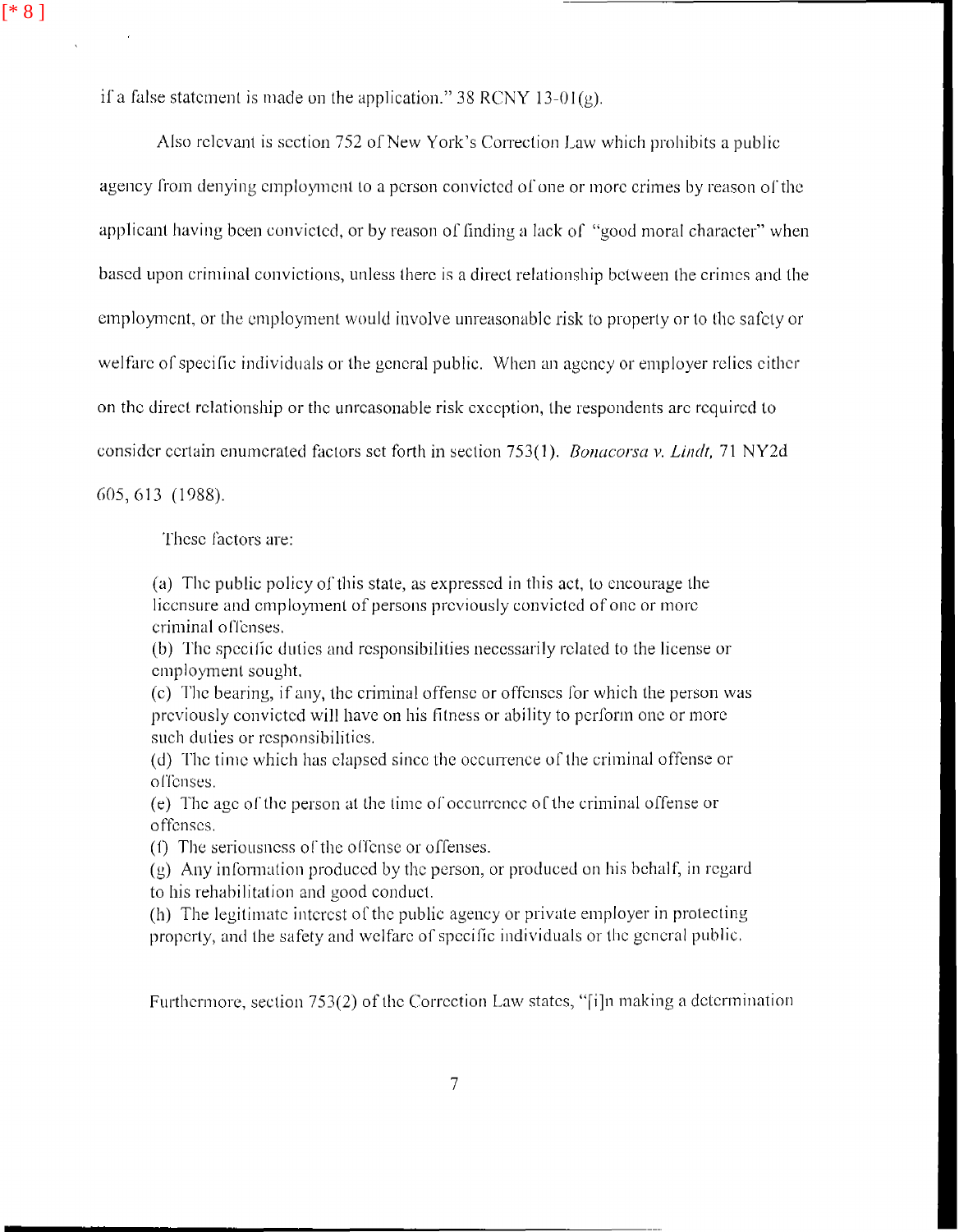pursuant to section seven hundred fifty-two of this chapter, the public agency or private employer shall also give consideration to a certificate of relief from disabilities or a certificate of good conduct issued to the applicant, which certificate shall create a presumption of rehabilitation in regard to the offense or offenses specified therein."

Here, it is clear that Langston was entitled to a presumption of rehabilitation based the Certificate of Relief from Civil Disabilities, that the License Division had to make a determination regarding a direct relationship and/or unreasonable risk and, if so, consider the eight factors enumerated in Correction Law  $\S 753(1)$ .

Respondents argue that they are entitled to a presumption that the License Division considered the eight factors, and in support of this argument cite, Bevacqua v. Sobol, 176 AD2d 1, 2 (3d Dept 1992).<sup>4</sup> Respondents' reliance on *Bevacqua v. Sobol*, is misplaced as in that case, the issue was one of substantial evidence in connection with a hearing conducted pursuant to the Education Law, a quasi-judicial proceeding, as opposed to the administrative proceeding herein. The holding of the court in *Bevacqua* was based on the nature and scope of the hearing, where witnesses testified and were subject to cross examination and the presumption arose that the determination was based on the evidence. The present case is distinguishable as at issue here is an administrative proceeding where the determination was not based on a hearing, but rather on the submission of documents.<sup>5</sup> In any event, even if the presumption applies, it is rebutted, as the

<sup>&</sup>lt;sup>4</sup>Respondents also cite Matter of Sang Moon Kim v. Ambach, 62 AD2d 986 (3<sup>rd</sup> Dent 1979) and Matter of Werter v. Board of Regents, 18 AD2d 1032, lv denied, 13 NY2d 595 (1963). Both cases are distinguishable from the instant one as the determination being reviewed was made after a hearing.

<sup>&</sup>lt;sup>5</sup>Both petitioner and respondents cite to *Davis-Elliot v New York City Dept. of Educ.* (Sup) Ct, New York County, Oct. 28, 2004, Tolub, J., Index No. 121705/03), *modified*, 31 AD3d 266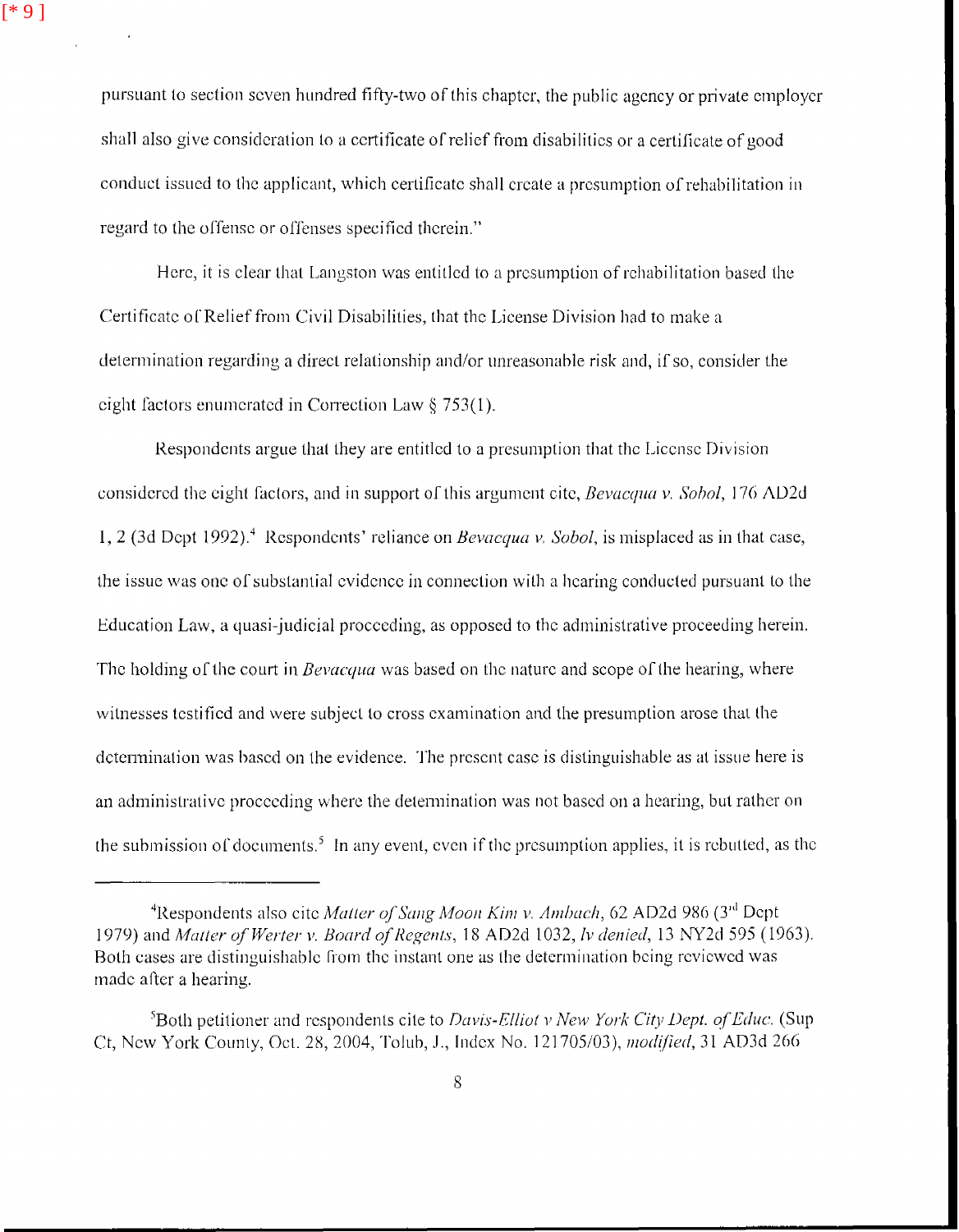June 23, 2006 letter is devoid of any reference to the certificate of relief from disabilities or the enumerated factors.

The court notes that the implementation of the policy considerations of the Correction Law and the presumption of rehabilitation afforded by a certificate of relief from disabilities requires that a candidate's application be evaluated in light of factors enumerated in section 753 in a meaningful way. This court concludes that the record here indicates the determination was not based on a consideration of the enumerated factors.

Based on this conclusion that the certificate of relief from disabilities was not properly considered, this court further concludes that this failure may have impacted on the fair consideration of Langston's application, including the second reason given for denving it, that is Langston's failure to report all of his arrests. For these reasons, and the circumstances here, including that Langston was convicted of a crime more than 15 years before he applied for the relevant position and the charges underlying his three arrests since that time, (with the most recent arrest occurring more nine years before he applied for the position), were each dismissed. the court concludes that this matter should be remanded.

At the administrative level, Langston indicated that he relied on an inquiry by the Division of Parole, that he asked the court for all the records, and did not intentionally withhold

 $(1<sup>st</sup>$  Dept 2006). In this case, petitioner's employment as a parent support coordinator with the Board of Education was denied after she disclosed five arrests for shoplifting. The court held that the respondents' letter revoking petitioner's employment established that only two of the eight factors of Correction Law § 753 were considered. To the extent that the letter was found insufficient to establish consideration of the enumerated factors, the holding in Davis-Elliot supports the conclusion herein. However, this court respectfully disagrees with that part of the holding that the *Bevacqua* presumption applies in Correction Law cases like the instant one.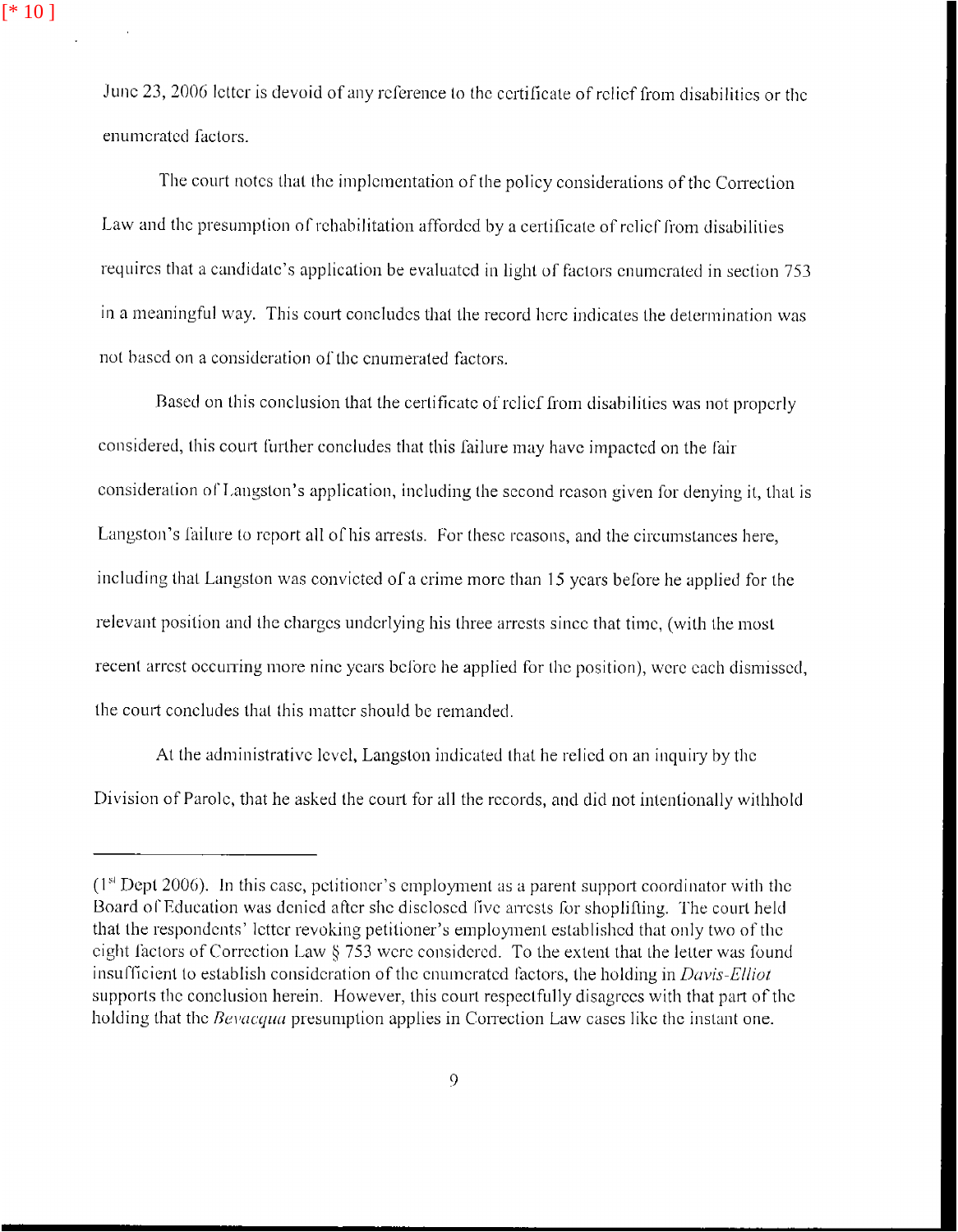information regarding his arrests. In this proceeding, Langston offers explanations for this failure<sup>6</sup> which respondents correctly argue are not properly considered as they were not part of the administrative record below. However, properly considered is that Langston obtained all the necessary records when asked about the other arrests. The court notes that although 38 RCNY section  $13-01(g)$  states an applicant may be disapproved if a false statement is made on an application, it does not mandate disapproval for any initial failure to list all arrests. This court makes no determination as to how Langston's answers and subsequent submissions should be evaluated on remand, only that the different aspects of Langston's application should be considered in the light of the presumption of rehabilitation and policy considerations underlying Correction Law § 752, et seq.

Respondents also argue that they can rely on their verified answer to explain what the License Division considered in denying their application. See Application of New York City Hous. & Redevelopment Bd. v Foley, 23 AD2d 84 (1st Dept), affd 16 NY2d 1071 (1965); 215 East 72"d St. Corp. v Klein, 58 AD2d 751 (1st Dept 1977); see also Iwan v Zoning Bd of Appeals, 252 AD2d 913 (3d Dept 1998).

Respondents' argument is without merit. Notably, none of the above cases relied on by respondents involve the Correction Law, which provides a presumption of rehabilitation be afforded to the candidate and that when there is a finding of a direct relationship or unreasonable

 $<sup>6</sup>$  As to the January 1992 arrest, Langston alleges it was in connection with a warrant for</sup> the 1990 gun possession after the original indictment was dismissed and unknown to him, he was re-indicted. As to the December 1992 arrest, it was dismissed on the same day he was resentenced for the September 19, 1990 arrest, and Langston alleges that he thought it was subsumed in the first arrest which he did disclose. As to the 1997 arrest, Langston argues it is a nullity and alleges that he went to the precinct and was told that "if he heard nothing from court he should not worry about it," and records confirm that the charges were in fact dismissed.